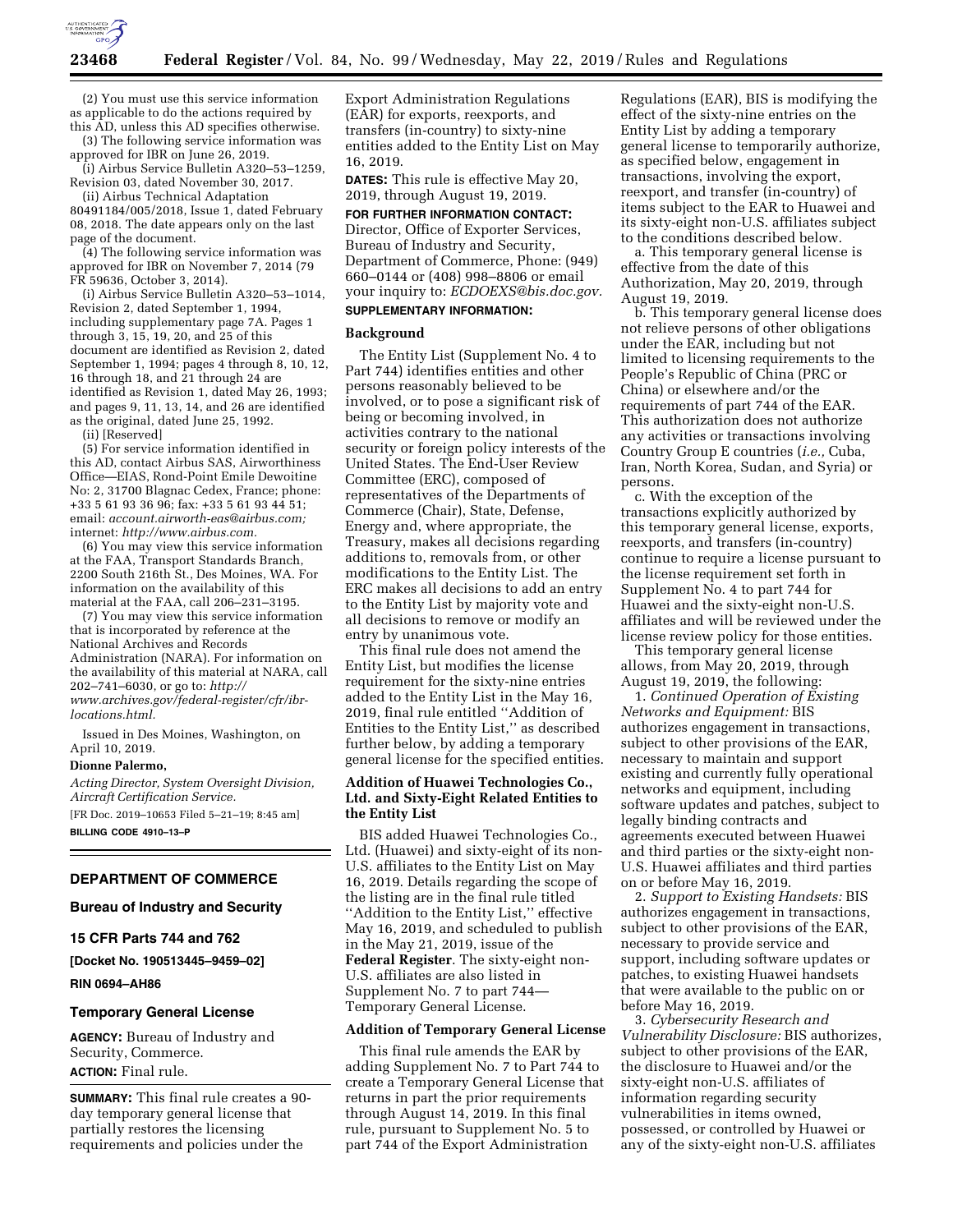when related to the process of providing ongoing security research critical to maintaining the integrity and reliability of existing and currently fully operational networks and equipment, as well as handsets.

4. *Engagement as Necessary for Development of 5G Standards by a Duly Recognized Standards Body:* BIS authorizes, subject to other provisions of the EAR, engagement with Huawei and/ or the sixty-eight non-U.S. affiliates as necessary for the development of 5G standards as part of a duly recognized international standards body (*e.g.,*  IEEE—Institute of Electrical and Electronics Engineers; IETF—internet Engineering Task Force; ISO— International Organization for Standards; ITU—International Telecommunications Union; ETSI-European Telecommunications Standards Institute; 3GPP—3rd Generation Partnership Project; TIA— Telecommunications Industry Association; and GSMA, a.k.a., GSM Association, Global System for Mobile Communications).

The licensing and other policies of the EAR regarding exports, reexports, and transfers (in-country) to Huawei and sixty-eight of its non-U.S. affiliates that were in effect prior to their addition to the Entity List on May 16, 2019, are available for exports, reexports, and transfers (in-country) for transactions eligible for the temporary general license established by this final rule.

For example, the authority of NLR or a license exception that was available on or before May 16, 2019, may be used pursuant to this temporary general license if the underlying export, reexport, or transfer (in-country) meets the temporary general license conditions and is limited in scope to the support of one or more of activities described in clauses 1–4 above.

This temporary general license does not relieve persons of other obligations under the EAR, including but not limited to licensing requirements to the PRC or elsewhere and/or the requirements of the part 744 of the EAR, such as those specified in §§ 744.2, 744.3 and 744.4 of the EAR. This temporary general license does not authorize any activities or transactions involving Country Group E countries or persons. For example, this temporary general license does not relieve persons of their obligations under General Prohibition 5 in § 736.2(b)(5) of the EAR which provides that, ''you may not, without a license, knowingly export or reexport any item subject to the EAR to an end-user or end-use that is prohibited by part 744 of the EAR.'' BIS strongly urges the use of Supplement

No. 3 to part 732 of the EAR, ''BIS's 'Know Your Customer' Guidance and Red Flags,'' when persons are involved in transactions that are subject to the EAR.

### **Required Certification Statement and Change to EAR Recordkeeping Requirement**

Also in new Supplement No. 7 to part 744, this final rule includes a paragraph (d) (Certification statement). The certification statement is required to be made by the exporter, reexport, or transferor prior to making an export, reexport, or transfer (in-country) pursuant to this Temporary General License. The certification statement must be kept for recordkeeping purposes by the exporter, reexporter, or transferor.

As a conforming change, in part 762 (Recordkeeping), this final rule adds a new paragraph (b)(55) to reference the Certification statement required in order to rely in the Temporary General License.

### **Export Control Reform Act of 2018**

On August 13, 2018, the President signed into law the John S. McCain National Defense Authorization Act for Fiscal Year 2019, which included the Export Control Reform Act of 2018 (ECRA) (Title XVII, Subtitle B of Pub. L. 115–232 (132 Stat. 2210); 50 U.S.C. 4801 *et seq.*), which provides the legal basis for BIS's principal authorities and serves as the authority under which BIS issues this rule. As set forth in section 1768 of ECRA, all delegations, rules, regulations, orders, determinations, licenses, or other forms of administrative action that have been made, issued, conducted, or allowed to become effective under the Export Administration Act of 1979 (50 U.S.C. 4601 *et seq.*) (as in effect prior to August 13, 2018, and as continued in effect pursuant to the International Emergency Economic Powers Act (50 U.S.C. 1701 *et seq.*) and Executive Order 13222 of August 17, 2001, 3 CFR, 2001 Comp., p. 783 (2002), as amended by Executive Order 13637 of March 8, 2013, 78 FR 16129 (March 13, 2013), and as extended by the Notice of August 8, 2018, 83 FR 39871 (August 13, 2018)), or the Export Administration Regulations, and were in effect as of August 13, 2018, shall continue in effect according to their terms until modified, superseded, set aside, or revoked under the authority of ECRA.

#### **Rulemaking Requirements**

1. Executive Orders 13563 and 12866 direct agencies to assess all costs and benefits of available regulatory

alternatives and, if regulation is necessary, to select regulatory approaches that maximize net benefits (including potential economic, environmental, public health and safety effects, distributive impacts, and equity). Executive Order 13563 emphasizes the importance of quantifying both costs and benefits, of reducing costs, of harmonizing rules, and of promoting flexibility. This rule has been determined to be not significant for purposes of Executive Order 12866. This rule is not an Executive Order 13771 regulatory action because this rule is not significant under Executive Order 12866.

2. Notwithstanding any other provision of law, no person is required to respond to nor be subject to a penalty for failure to comply with a collection of information, subject to the requirements of the Paperwork Reduction Act of 1995 (44 U.S.C. 3501 *et seq.*) (PRA), unless that collection of information displays a currently valid Office of Management and Budget (OMB) Control Number. This regulation involves collections previously approved by OMB under control number 0694–0088, Simplified Network Application Processing System, which includes, among other things, license applications and carries a burden estimate of 42.5 minutes for a manual or electronic submission. Total burden hours associated with the PRA and OMB control number 0694–0088 are not expected to increase as a result of this rule. You may send comments regarding the collection of information associated with this rule, including suggestions for reducing the burden, to Jasmeet K. Seehra, Office of Management and Budget (OMB), by email to *[Jasmeet](mailto:Jasmeet_K._Seehra@omb.eop.gov)*\_*K.*\_ *[Seehra@omb.eop.gov,](mailto:Jasmeet_K._Seehra@omb.eop.gov)* or by fax to (202) 395–7285.

3. This rule does not contain policies with Federalism implications as that term is defined in Executive Order 13132.

4. Pursuant to section 1762 of ECRA, this action is exempt from the Administrative Procedure Act (5 U.S.C. 553) requirements for notice of proposed rulemaking, opportunity for public participation, and delay in effective date.

5. Because a notice of proposed rulemaking and an opportunity for public comment are not required to be given for this rule by 5 U.S.C. 553, or by any other law, the analytical requirements of the Regulatory Flexibility Act, 5 U.S.C. 601, *et seq.,* are not applicable. Accordingly, no regulatory flexibility analysis is required and none has been prepared.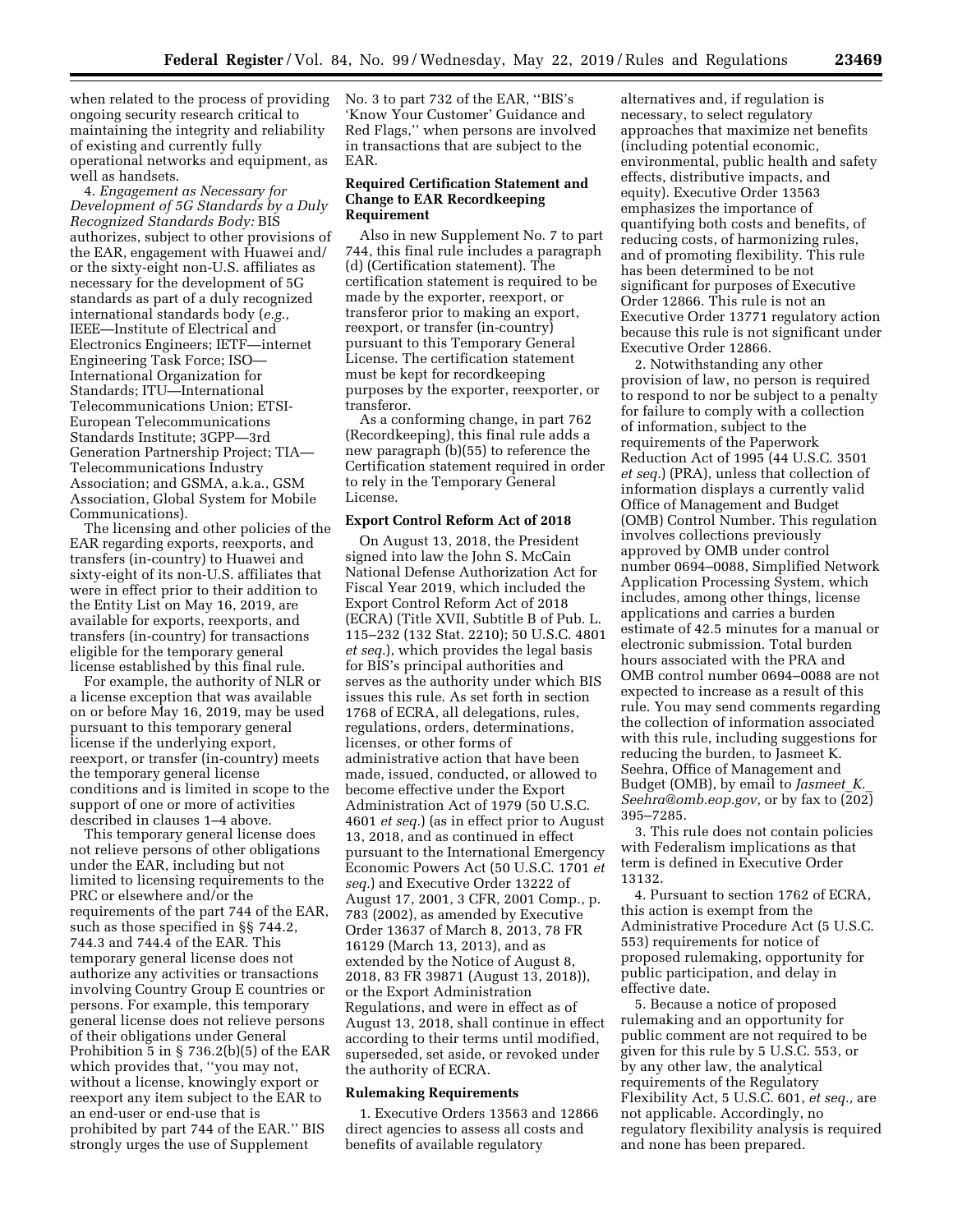# **List of Subjects**

### *15 CFR Part 744*

Exports, Reporting and recordkeeping requirements, Terrorism.

*15 CFR Part 762* 

Administrative practice and procedure, Business and industry, Confidential business information, Exports, Reporting and recordkeeping requirements.

Accordingly, parts 744 and 762 of the Export Administration Regulations (15 CFR parts 730 through 774) are amended as follows:

### **PART 744—[AMENDED]**

■ 1. The authority citation for part 744 continues to read as follows:

**Authority:** Pub. L. 115–232, 132 Stat. 2208 (50 U.S.C. 4801 *et seq.*); 50 U.S.C. 4601 *et seq.;* 50 U.S.C. 1701 *et seq.;* 22 U.S.C. 3201 *et seq.;* 42 U.S.C. 2139a; 22 U.S.C. 7201 *et seq.;* 22 U.S.C. 7210; E.O. 12058, 43 FR 20947, 3 CFR, 1978 Comp., p. 179; E.O. 12851, 58 FR 33181, 3 CFR, 1993 Comp., p. 608; E.O. 12938, 59 FR 59099, 3 CFR, 1994 Comp., p. 950; E.O. 12947, 60 FR 5079, 3 CFR, 1995 Comp., p. 356; E.O. 13026, 61 FR 58767, 3 CFR, 1996 Comp., p. 228; E.O. 13099, 63 FR 45167, 3 CFR, 1998 Comp., p. 208; E.O. 13222, 66 FR 44025, 3 CFR, 2001 Comp., p. 783; E.O. 13224, 66 FR 49079, 3 CFR, 2001 Comp., p. 786; Notice of August 8, 2018, 83 FR 39871 (August 13, 2018); Notice of September 19, 2018, 83 FR 47799 (September 20, 2018); Notice of November 8, 2018, 83 FR 56253 (November 9, 2018); Notice of January 16, 2019, 84 FR 127 (January 18, 2019).

■ 2. Add Supplement No. 7 to part 744 to read as follows:

# **Supplement No. 7 to Part 744— Temporary General License**

Notwithstanding the requirements and other provisions of Supplement No. 4 to part 744, which became effective on May 16, 2019, the licensing and other requirements in the EAR as of May 15, 2019, pertaining to exports, reexports, and transfers (in-country) of items ''subject to the EAR'' to Huawei Technologies Co., Ltd. (Huawei), Shenzhen, Guangdong, China, and sixty-eight of its non-U.S. affiliates, as listed in this supplement, are restored in part as of May 20, 2019, and through August 19, 2019. Thus, for example, the authority of NLR or a License Exception that was available on or before May 16, 2019 may be used as per this temporary general license.

(a) *Identification of non-U.S. affiliates.* The non-U.S. affiliates to whom the licensing and other requirements of the EAR are restored as described herein are as follows (listed alphabetically by country):

(1) Huawei Technologies Research & Development Belgium NV, Belgium;

(2) Huawei Technologies (Bolivia) S.R.L., La Paz, Bolivia;

(3) Huawei do Brasil Telecomunicacões Ltda, Sao Paulo, Brazil;

- (4) Huawei Technologies (Yangon) Co., Ltd., Yangon, Burma;
- (5) Huawei Technologies Canada Co., Ltd., Markham, ON, Canada;
- (6) Huawei Chile S.A., Santiago, Chile;
- (7) Beijing Huawei Digital Technologies Co., Ltd., Beijing China;

(8) Chengdu Huawei High-Tech Investment Co., Ltd., Chengdu, Sichuan, China;

(9) Chengdu Huawei Technologies Co., Ltd., Chengdu, Sichuan, China;

- (10) Dongguan Huawei Service Co., Ltd., Dongguan, Guangdong, China;
- (11) Dongguan Lvyuan Industry Investment Co., Ltd., Dongguan,
- Guangdong, China;
- (12) Gui'an New District Huawei Investment Co., Ltd., Guiyang, Guizhou, China;
- (13) Hangzhou Huawei Digital Technology Co., Ltd., Hangzhou, Zhejiang, China;
- (14) HiSilicon Optoelectronics Co., Ltd., Wuhan Hubei, China;
- (15) HiSilicon Technologies Co., Ltd (HiSilicon), Bantian Longgang District, Shenzhen, 518129, China;
- (16) Hisilicon Tech (Suzhou) Co., Ltd., Suzhou, Jiangsu, China;
- (17) Huawei Device Co., Ltd., Dongguan, Guangdong, China;
- (18) Huawei Device (Dongguan) Co., Ltd., Dongguan, Guangdong, China;
- (19) Huawei Device (Shenzhen) Co., Ltd., Shenzhen, Guangdong, China;
- (20) Huawei Digital Technologies (Suzhou) Co., Ltd., Suzhou, Jiangsu, China;
- (21) Huawei Machine Co., Ltd., Dongguan, Guangdong, China;
- (22) Huawei Software Technologies
- Co., Ltd., Nanjing, Jiangsu, China; (23) Huawei Technical Service Co., Ltd., China;
- (24) Huawei Technologies Service Co., Ltd., Langfang, Hebei, China;
- (25) Huawei Training (Dongguan) Co., Ltd., Dongguan, Guangdong, China;
- (26) Huayi internet Information
- Service Co., Ltd., Shenzhen,
- Guangdong, China;
- (27) North Huawei Communication Technology Co., Ltd., Beijing, China;
- (28) Shanghai Haisi Technology Co., Ltd., Shanghai, China;
- (29) Shanghai Huawei Technologies Co. Ltd., Shanghai, China;
- (30) Shanghai Mossel Trade Co., Ltd., Shanghai, China;

(31) Shenzhen Huawei Technical Services Co., Ltd., Shenzhen, Guangdong, China;

(32) Shenzhen Huawei Terminal Commercial Co., Ltd., Shenzhen, Guangdong, China;

- (33) Shenzhen Huawei Training School Co., Ltd., Shenzhen, Guangdong, China;
- (34) Shenzhen Huayi Loan Small Loan Co., Ltd., Shenzhen, Guangdong, China;
- (35) Shenzhen Legrit Technology Co., Ltd., Shenzhen, Guangdong, China;
- (36) Shenzhen Smartcom Business Co., Ltd., Shenzhen, Guangdong, China;
- (37) Suzhou Huawei Investment Co.,
- Ltd., Suzhou, Jiangsu, China; (38) Wuhan Huawei Investment Co.,
- Ltd., Wuhan, Hubei, China; (39) Xi'an Huawei Technologies Co.,
- Ltd., Xi'an, Shaanxi, China;
- (40) Xi'an Ruixin Investment Co., Ltd., Xi'an, Shaanxi, China;
- (41) Zhejiang Huawei
- Communications Technology Co., Ltd., Hangzhou, Zhejiang, China;
- (42) Huawei Technology, Cairo,
- Egypt;
	- (43) Huawei Technologies
- Deutschland GmbH, Germany;
- (44) Huawei Device (Hong Kong) Co., Limited, Tsim Sha Tsui, Kowloon, Hong Kong;
- (45) Huawei International Co., Limited, Hong Kong;
- (46) Huawei Tech. Investment Co., Limited (Huawei Investment), Hong Kong;
- (47) Huawei Technologies Co. Ltd., Tsim Sha Tsui, Kowloon, Hong Kong;
	- (48) Hua Ying Management Co.
- Limited, Tsim Sha Tsui, Kowloon, Hong Kong;
- (49) Smartcom (Hong Kong) Co., Limited, Sheung Wan, Hong Kong;
- (50) Huawei Technologies Jamaica Company Limited, Kingston, Jamaica;
- (51) Huawei Technologies Japan K.K., Japan;
- (52) Huawei Technologies Investment Co. Ltd., Amman, Jordan;
- (53) Huawei Technologies Lebanon, Beirut, Lebanon;
- (54) Huawei Technologies Madagascar Sarl, Antananarivo, Madagascar;
- (55) Huawei Technologies Coöperatief U.A., Netherlands;
- (56) Huawei Tech Investment Oman LLC, Muscat, Oman;
- (57) Huawei Technologies Pakistan
- (Private) Limited, Islamabad, Pakistan;
- (58) Huawei Technologies Paraguay S.A., Asuncion, Paraguay;
- (59) Huawei Tech Investment
- Limited, Doha, Qatar;
- (60) Huawei International Pte. Ltd., Singapore;
- (61) Huawei Technologies Lanka Company (Private) Limited, Colombo, Sri Lanka;

(62) Huawei Technologies Switzerland AG, Liebefeld, Bern, Switzerland;